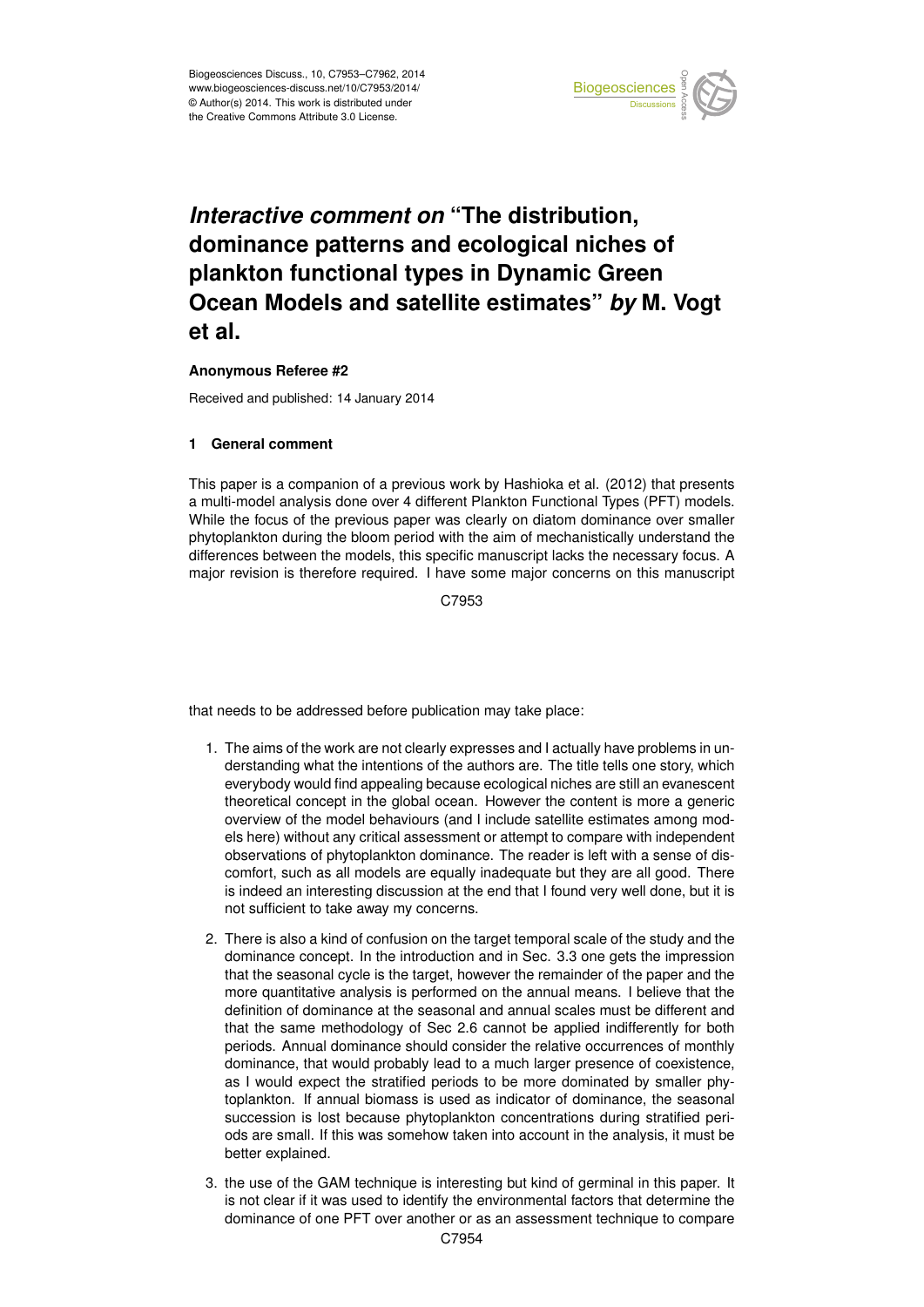the different models and the satellite estimates. The a priori choice of a limited set of parameters would exclude the former hypothesis, because in that case a larger set of environmental factors should have been considered and then used to identify the ones that would lead to the maximization of variance. The fact that the explained variance with satellite models is lower is a clear indication that more factors are at play. And the fact that explained variance in DGOM is so high with just the usage of sea surface temperature and nitrate is to me an indication of overdetermination in the implemented parameterizations. This is typical in models driven by Michaelis-Menten dynamics (Flynn, 2010) that do not consider co-limitation. The authors point out the major caveats at the end of the paper but, honestly, I do not think that the central Fig. 4 is sufficient to show that there is any niche distribution that is common to the considered models (see also the specific comment below).

- 4. Appendices contain figures that are central to the understanding of the manuscript. They look more like separated sections than appendices that expands concepts mentioned in the text. I would suggest the authors to include them in the text.
- 5. The manuscript lacks a clear conclusion and a final section on recommendations that would suggest the future directions of investigation. It is never investigated whether the ensemble mean performs better than any single model, although this would define an ensemble definition of dominance. For instance, one additional conclusion from this work would be that models should include picophytoplankton to reduce the fuzziness of niches. Picophytoplankton would reduce the dominance of nanophytoplankton and probably let emerge other interesting features. I agree with the authors that there is still too much overlapping in the representation of PFTs in models, but my feeling is that this is more due to the reluctance of modellers to relax their Occam's razor. Given that MAREMIP phase 0 is the state of the art of global PFT models, there is still a long trip in front of us to include C7955

the required level of complexity, and there is no need to be worried that we are running before we can walk (*sensu* Anderson, 2005) because the pace is still rather slow.

## **2 Specific comments**

- P17197:L3 Satellite data are indeed promising and necessary tools to monitor global phytoplankton. However, in terms of model validation, they are still as good as DGOMs (e.g. Friedrichs et al., 2009).
- P17197:L20 This sentence is misleading. This evaluation was not done in the manuscript because only models where used.
- P17200:L28 Please report if particulate silicate in NEMURO is biogenic.
- P17202:L21 "Note that..." please explain better the meaning of this sentence.
- P17203:L15-17 Also at lines 26-28. I wonder why these data cannot be considered. If this is the case, it means that the bloom period (the period with the highest concentration) is not representative of the major dominance and this should be considered in the definition of dominance based on annual mean biomass used throughout the paper.
- P17203:L15-17 The definition of dominance and coexistence is crucial in this work. I think the authors should give more attention to this section because I fear their results might change if the definition is changed. I know that there are not many other studies dealing with dominance in DGOM (for instance Vichi et al., 2007) but the choice should be justified. The authors could for instance provide a comparison of PDF for the chosen pPFTS computed over the monthly means for a set of model grid points (or averaged over a region). In addition, as pointed out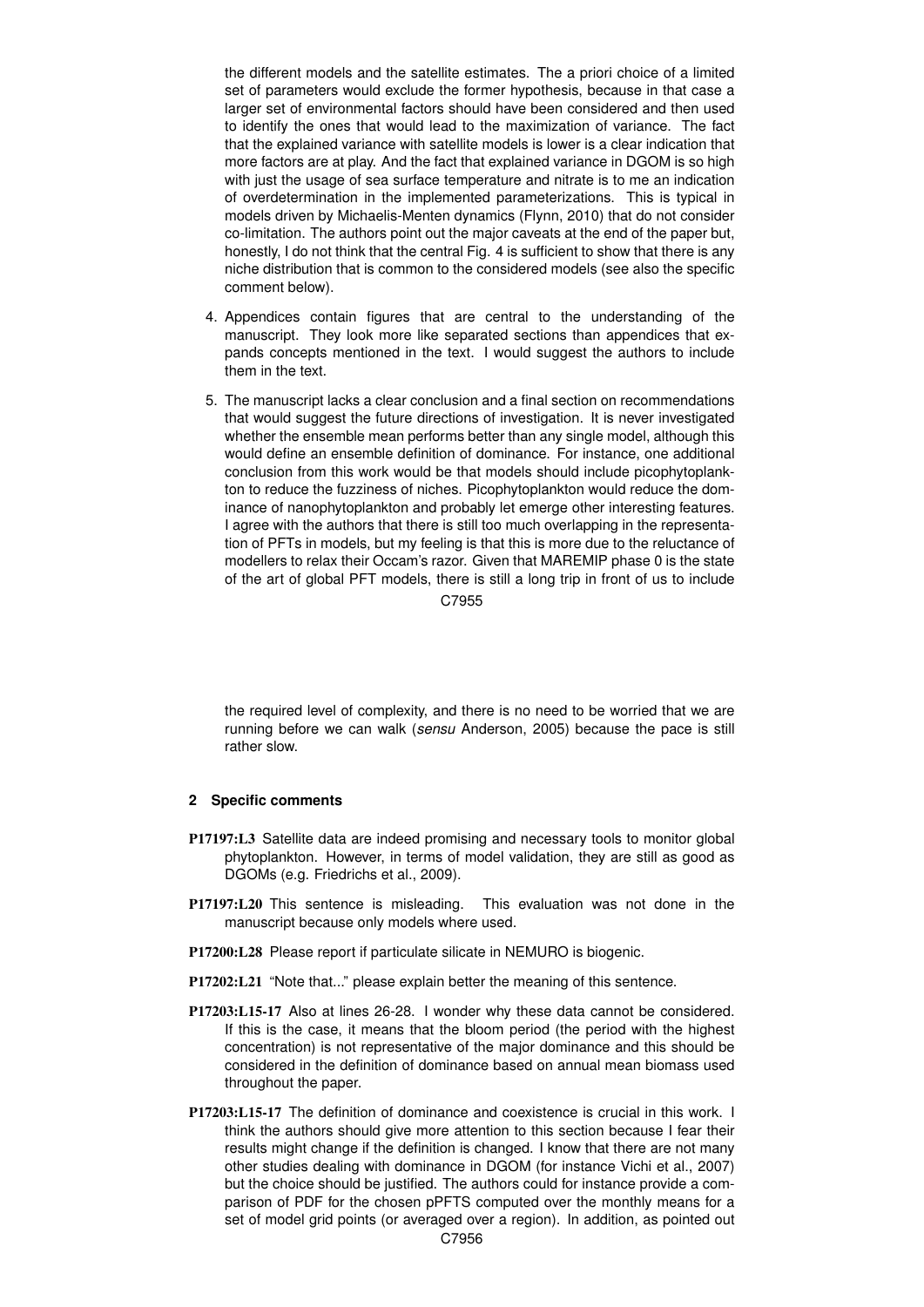in my general comments above, I do not think the annual dominance should be computed in the same way as the monthly dominance. The computation of percentage of biomass based on annual means is different from the combination of the percentage of biomass based on monthly means (and so on with weekly and daily means of course). Please use a formula to explain how dominance is defined, as for instance

$$
\frac{\sum_{i} P_i^j}{\sum_{i,j} P_i^j}
$$

where  $i$  runs over months and  $j$  over pPFTs. The same for coexistence

- P17205:L5 Please report how many models out of the total 4.
- P17206:L1 MLD is a seasonal feature and annual means are somehow misleading. This correlation between environmental factors is an important issue that makes me think how the a priori factors of the GAM analysis have been chosen.
- P17206:L7-11 If Iron is not considered, why is it mentioned in the data section? This is confusing and probably linked to the fact that some data are used in the appendix for validation but not referenced in the text (see point 4 in general comments)
- P17207:L1-12 This explanation is not completely clear to me. If the GAM is used to model the the dominance of each pPFT at each pixel, it means that it must be a vector of dimension 2 or 3, therefore it should have two indices  $D_i^j$  where  $j$  runs over the number of pPFTs. Is this the case? Also, this means that coexistence is never possible if it is not found in the original definition of dominance and the probability of coexistence cannot be modelled.
- P17207:L17 The procedure used to model the satellite data with GAM should be better explained. In this case I guess you use atlas data.
- Fig 1 Latitude is given in units of 0-180!

C7957

- P17209:L7 I think that saying "tend to overestimate" is kind of an understatement. It largely overestimates the contribution of diatoms found by Hirata et al. (2011).
- P17209:L17 It looks like there is a correlation between coccolithophore abundance and regions with high dissolved inorganic carbon. This is kind of natural, and therefore I would expect that the niche would be not completely identified for this group if based only on nitrate and SST.
- P17209:L22 I do not think that "agree" is the most appropriate way to describe this. I do not see such a clear agreement.
- P17209:L24 This sentence is not clear. Are diazotrophs expected to dominate the annual mean globally?
- P17210:L2-3 Good coverage of what? Is this referred to satellite data?
- P17210:L7-8 Fig. 3 is very difficult to read and the given comments are rather generic. I honestly cannot see the seasonal cycle so clearly. Maybe you could provide annual timeseries from selected regions for all model and data, that would be more explanatory than a collection of stamps.
- P17210:L10-16 I wonder how significant is the dominance of diatoms in December under the Arctic sea ice. Maybe there should be a biomass threshold for the computation of dominance as for instance done by Vichi et al. (2007). This is especially true with models that prescribe a biomass minimum to avoid disappearance of pPFTs. This may also be true for the regions of coccolithophores dominance in L20-26. How larger is their chlorophyll concentration respect to the minimum threshold? (please do not use the term "niches" here but preferably "regions" because you are referring to a spatial feature and not a functional one.
- P17211:L8-10 Please be more specific: explain which model in which region.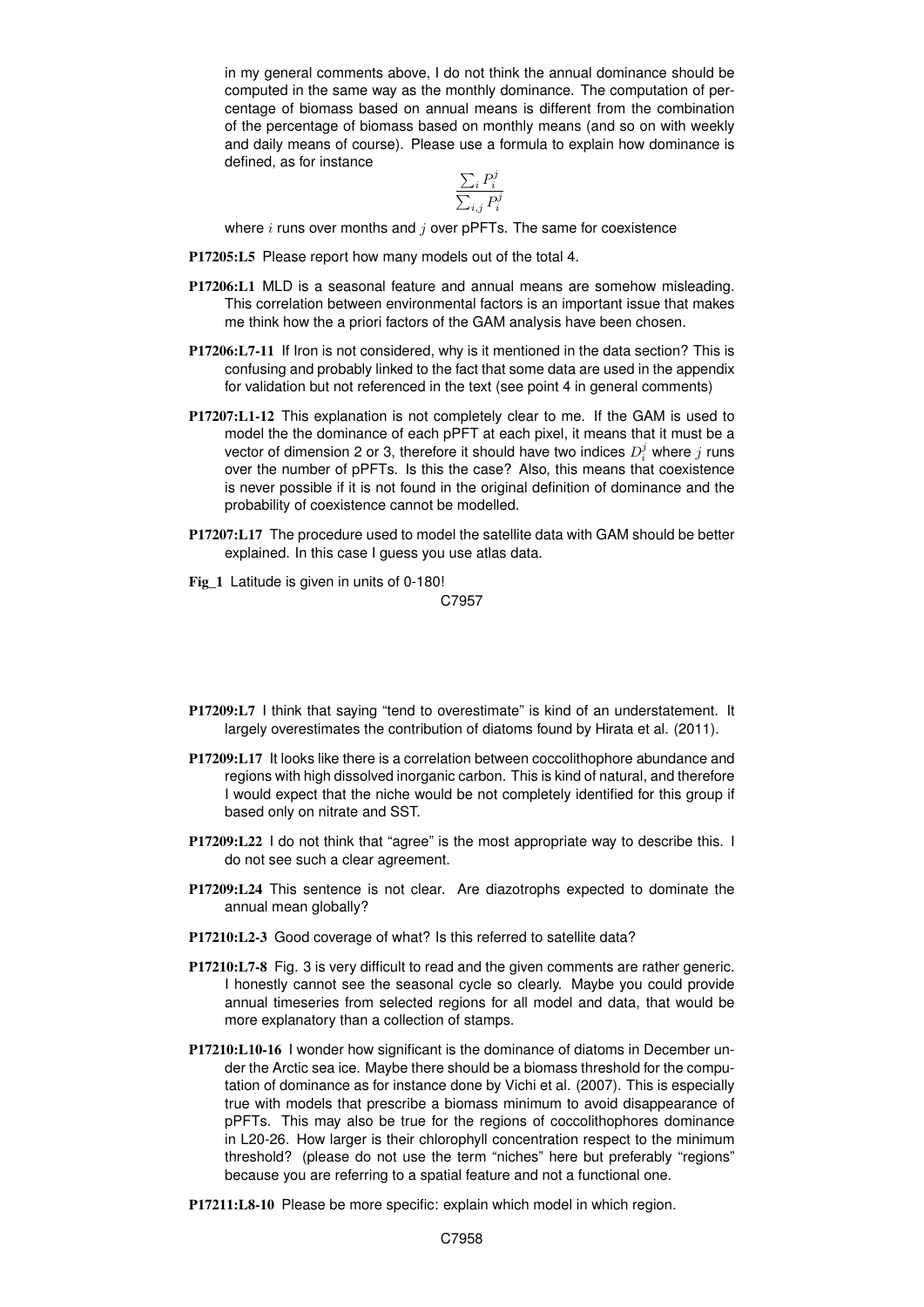- P17212:L1-6 This specific comment is related to points 3 and 4 in the general comments above. The usage of GAM here is kind of limited. It is apparently used in place of a principal component analysis but limiting the power of the technique, which is to let the driving factors emerge. It was already introduced in sec. 2.7 that MLD was correlated to SST and the analysis in Appendix C confirms this. I think this analysis is interesting because it shows that this is true for models but not for satellite data and therefore I suggest to include it in the section. MLD is a seasonal feature and the annual mean may be of limited explanation power. The authors may consider to include additional statistical momentum such as the standard deviation or use the maximum MLD instead of (or in addition to) the annual mean.
- P17212:L7-10 I do not see much consistency in the patterns of Fig. 4. It is very subjective and an objective measure of similarity should be used. Also, the sentences are vague and kind of contradicting each others. In the case of PISCES and NE-MURO it is not true that diatom dominance is found at high  $NO<sub>3</sub>$  concentration because the scale is logarithmic and the distribution spans 2 orders of magnitude. It would be better to define what is high or low nitrate concentration.
- P17212:L12-13 "statistically modelled probability" is confusing. It is not clear if you refer to models here because also the GAM is a model.
- P17212:L15-17 I do not think it is surprising that diatom dominance from models is more correlated to the simulated nitrate and SST results. This is because there is a direct correlation expressed by eq. (1) while satellite data are much less correlated with the nutrient and SST distributions (see point 3 above). This implies that diatoms can apparently survive and dominate at low nitrate concentrations as well.
- P17212:L21 I seem to see some correspondence between coexistence in Hirata data and diatom niches in PISCES. Can you explain that?

C7959

- P17213:L5-11 You could consider other environmental controls here. It is likely that the bottom input of continental nutrients parameterized in PISCES is the reason of diatom dominance in coastal upwelling regions. Also, do you really mean "lowintermediate nutrient concentrations" here? I rather see "high-intermediate".
- P17213:L27- The authors may wish to explore further another feature of Fig. 4. I seem to observe that models tends to show dominance over the diagonal of the phase space, that is, there is no dominant group at low temperature and low nitrate concentrations. Satellites shows a much lower control of nutrients, therefore the pattern is more left to right along the temperature axis. This is likely calling for a too strong control of nitrate in the simulated phytoplankton growth and the need to include more stoichiometric variability in functional parameterizations.
- P17214:L9 I thought MLD was excluded from the analysis. Why it is mentioned here?
- P17214:L20 I guess you wish to refer to Fig. 4 here because you cannot justify what is presented in Fig. 5 by the results shown in Fig. 5 itself!
- Fig\_5 I wonder why the probability of dominance from the GAM is presented with a binary color-coding. Is there a specific meaning for the value 0.5?
- P17215:L12-15 You may consider to compare the results with global models that already implements a flexible stoichiometry (e.g. Patara et al., 2012).
- P17216:L10-21 This comment is not clear. Which is wrong? Satellite or models? This definitely calls for an independent evaluation with data like for instance done in Friedrichs et al. (2009) with primary production in the equatorial Pacific or in Vichi et al. (2007) with PFT abundances in selected regions of the world ocean.
- P17217:L12-22 You should make clear when referring to models or satellite estimates. I wonder if this is a case for allowing more coexistence in models (or determining